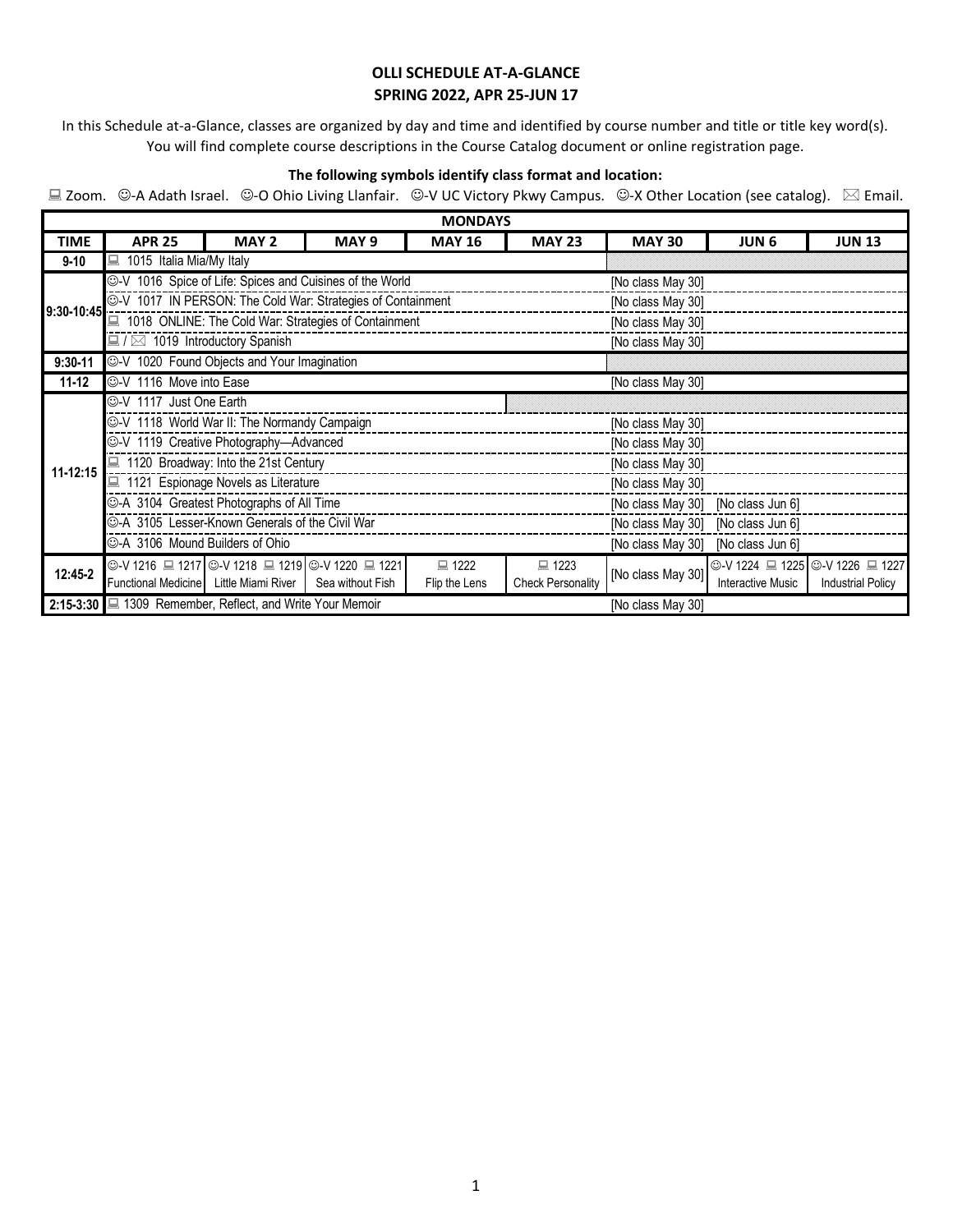### **The following symbols identify class format and location:**

| <b>TUESDAYS</b> |                                                                                        |                                                  |                                                                                      |                                        |                 |                   |                   |                 |  |  |  |
|-----------------|----------------------------------------------------------------------------------------|--------------------------------------------------|--------------------------------------------------------------------------------------|----------------------------------------|-----------------|-------------------|-------------------|-----------------|--|--|--|
| <b>TIME</b>     | <b>APR 26</b>                                                                          | MAY <sub>3</sub>                                 | <b>MAY 10</b>                                                                        | <b>MAY 17</b>                          | <b>MAY 24</b>   | <b>MAY 31</b>     | <b>JUN7</b>       | <b>JUN 14</b>   |  |  |  |
| $9 - 10:30$     | 1417 Italian for Beginners                                                             |                                                  |                                                                                      |                                        |                 |                   |                   |                 |  |  |  |
|                 | ©-V 1418 Using Microsoft PowerPoint to Create Dynamic Presentations                    |                                                  |                                                                                      |                                        |                 |                   |                   |                 |  |  |  |
|                 |                                                                                        | C-V 1419 Wagner's Ring Cycle, Part 1             |                                                                                      |                                        |                 |                   |                   |                 |  |  |  |
|                 | 9:30-10:45 C-V 1420 American History Nuggets in a Nutshell                             |                                                  |                                                                                      |                                        |                 |                   |                   |                 |  |  |  |
|                 |                                                                                        | 1421 I Don't Want to Think about That Yet!       |                                                                                      |                                        |                 |                   |                   |                 |  |  |  |
|                 | 1422 Air Wars: Strategies that Changed Commercial Aviation                             |                                                  |                                                                                      |                                        |                 |                   |                   |                 |  |  |  |
|                 | C-V 1518 Exploring Opera                                                               |                                                  |                                                                                      |                                        |                 |                   |                   |                 |  |  |  |
|                 | C-V 1519 Cycling Fun: Go the Distance                                                  |                                                  |                                                                                      |                                        |                 |                   |                   |                 |  |  |  |
|                 |                                                                                        |                                                  |                                                                                      |                                        |                 |                   |                   |                 |  |  |  |
|                 |                                                                                        |                                                  | <sup>2</sup> V 1521 Economics of Investing in 2022's Financial Markets               |                                        |                 |                   |                   |                 |  |  |  |
| $11 - 12:15$    | C-V 1522 Advanced Poetry Writing                                                       |                                                  |                                                                                      | -------------------------------------- |                 |                   |                   |                 |  |  |  |
|                 |                                                                                        | 1523 More Murder and Mayhem!                     |                                                                                      |                                        |                 |                   |                   |                 |  |  |  |
|                 |                                                                                        |                                                  | ■ 1524 CRSPR, DNA, RNA, & Walter Isaacson's Book The Code Breaker                    |                                        |                 |                   |                   |                 |  |  |  |
|                 |                                                                                        | C-A 3505 Enjoyment of Singing                    |                                                                                      |                                        |                 |                   |                   |                 |  |  |  |
|                 |                                                                                        |                                                  |                                                                                      |                                        |                 |                   |                   |                 |  |  |  |
|                 |                                                                                        |                                                  | ©-A 3507 DNA: From the Basics to the Esoteric on the Stuff of Life                   |                                        |                 |                   |                   |                 |  |  |  |
| $12:30-2$       | C-V 1622 Understanding Vipassana Meditation                                            |                                                  |                                                                                      |                                        |                 |                   |                   |                 |  |  |  |
|                 | C-V 1623 Layperson's Guide to Recognizing and Responding to Mental Illness             |                                                  |                                                                                      |                                        |                 |                   |                   |                 |  |  |  |
|                 | ©-V 1624 Your Story Effective and Fun                                                  |                                                  |                                                                                      |                                        |                 |                   |                   |                 |  |  |  |
| $12:45-2$       | C-V 1625 "Olders" or Elders?                                                           |                                                  |                                                                                      |                                        |                 |                   |                   |                 |  |  |  |
|                 | ■ 1626 A Picture Is Worth a Thousand Words (Give or Take a Few): Writing Your Memories |                                                  |                                                                                      |                                        |                 |                   |                   |                 |  |  |  |
|                 | ■ 1627 Tracing Homo Sapiens through Europe into the Americas                           |                                                  |                                                                                      |                                        |                 |                   |                   |                 |  |  |  |
| $12:45 - 2$     | <b>©-A 3609</b>                                                                        | <b>©-A 3610</b>                                  | <b>©-A 3611</b>                                                                      | <b>◎-A 3612</b>                        | <b>©-A 3613</b> | <b>©-A 3614</b>   | <b>©-A 3615</b>   | <b>©-A 3616</b> |  |  |  |
|                 | Keystone Species                                                                       |                                                  | Criminal Justice 9 Months in an RV                                                   | Astrophysics 101                       | Nuclear Energy  | Volunteer Program | Tour Adath Israel | Medicare 101    |  |  |  |
|                 | ©-V 1713 Learning with Laughter through Improvs                                        |                                                  |                                                                                      |                                        |                 |                   |                   |                 |  |  |  |
|                 |                                                                                        |                                                  |                                                                                      |                                        |                 |                   |                   |                 |  |  |  |
| 2:15-3:30       |                                                                                        | ■ 1715 Literature for the Young at Heart         |                                                                                      |                                        |                 |                   |                   |                 |  |  |  |
|                 |                                                                                        | C-A 3701 Books and Food: A Delicious Combination |                                                                                      |                                        |                 |                   |                   |                 |  |  |  |
|                 |                                                                                        | ©-A 3702 Smartphone and Social Media for Seniors |                                                                                      |                                        |                 |                   |                   |                 |  |  |  |
|                 |                                                                                        |                                                  | ©-A 3703 Glaciers, Earthquakes, and the Formation of Mountains                       |                                        |                 |                   |                   |                 |  |  |  |
| $2:45-5$        |                                                                                        |                                                  | ©-X 8104 Bridge 103: Defensive Concepts and Review of Basics from Bridge 101 and 102 |                                        |                 |                   |                   |                 |  |  |  |
| $7 - 8:30$      |                                                                                        | <b>☉-X 9012</b>                                  |                                                                                      |                                        |                 |                   |                   |                 |  |  |  |
|                 |                                                                                        | Pub Night                                        |                                                                                      |                                        |                 |                   |                   |                 |  |  |  |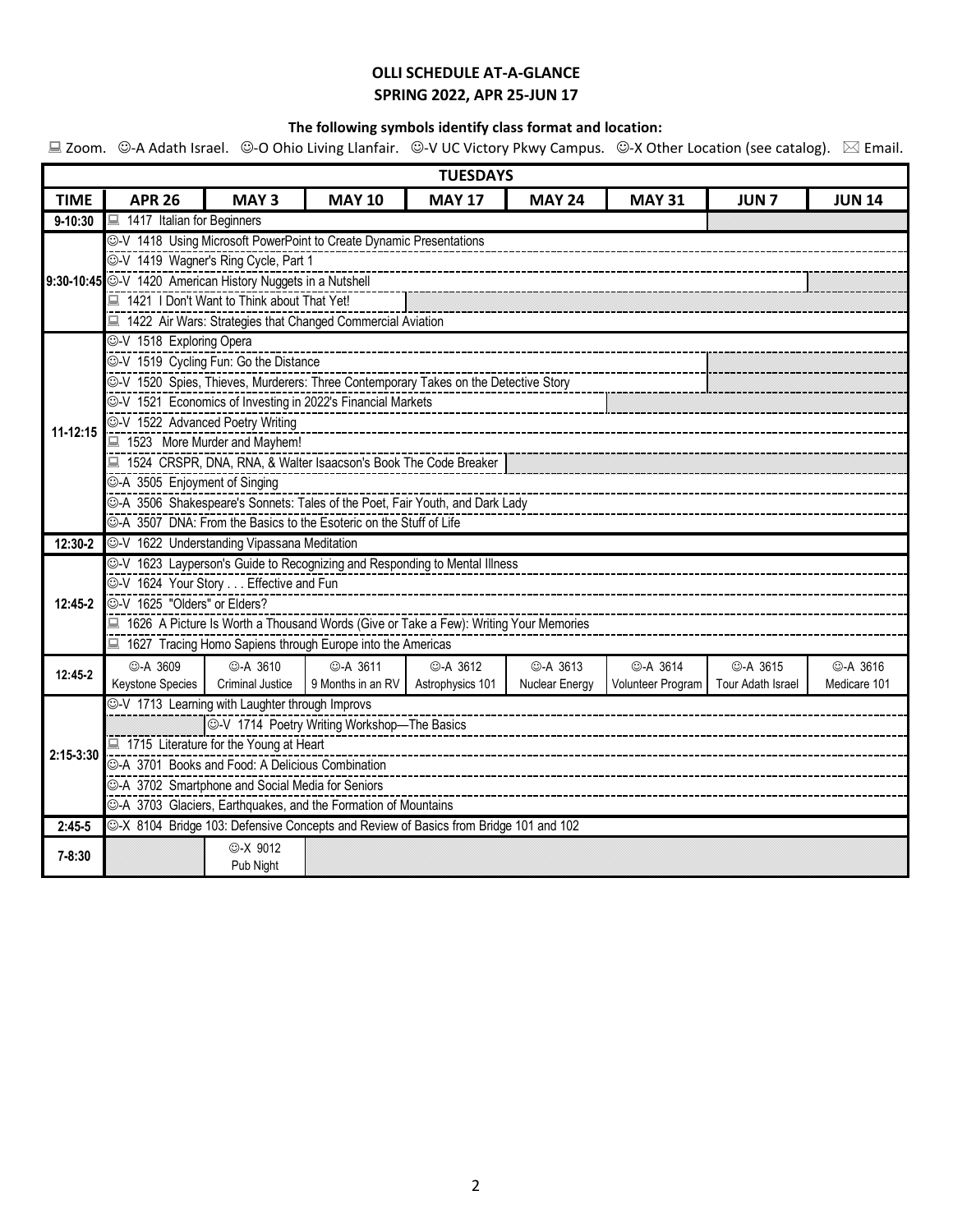### **The following symbols identify class format and location:**

| <b>WEDNESDAYS</b> |                                         |                                                                                                                                               |                        |                    |                   |                         |                 |               |  |  |  |  |
|-------------------|-----------------------------------------|-----------------------------------------------------------------------------------------------------------------------------------------------|------------------------|--------------------|-------------------|-------------------------|-----------------|---------------|--|--|--|--|
| <b>TIME</b>       | <b>APR 27</b>                           | MAY 4                                                                                                                                         | <b>MAY 11</b>          | <b>MAY 18</b>      | <b>MAY 25</b>     | <b>JUN1</b>             | <b>JUN 8</b>    | <b>JUN 15</b> |  |  |  |  |
| $9 - 10$          | 鳳<br>1807 Caffé Italiano                |                                                                                                                                               |                        |                    |                   |                         |                 |               |  |  |  |  |
| $9:30-12$         |                                         | ⓒ-V 5017 므 5018   ⓒ-V 5019 므 5020   ⓒ-V 5021 므 5022   ⓒ-V 5023 므 5024   ⓒ-V 5025 므 5026   ⓒ-V 5027 므 5028   ⓒ-V 5029 므 5030   ⓒ-V 5031 므 5032 |                        |                    |                   |                         |                 |               |  |  |  |  |
|                   | Biotechnology                           | Climate Change                                                                                                                                | <b>Amazing Numbers</b> | Cincinnati: Choice | Civil War Letters | Playhouse in Park       | Tibet and China | Amazing Ohio  |  |  |  |  |
|                   | C-V 2008 Introduction to Excel          |                                                                                                                                               |                        |                    |                   |                         |                 |               |  |  |  |  |
| $12:45-2$         |                                         | ©-V 2009 Short Stories of 20th-Century Jewish Writers                                                                                         |                        |                    |                   |                         |                 |               |  |  |  |  |
|                   |                                         | 2010 Resolutions Suck: Simple Habits Win!                                                                                                     |                        |                    |                   |                         |                 |               |  |  |  |  |
|                   | 12:45-2:15 ©-V 2011 Rock Docs and Talks |                                                                                                                                               |                        |                    |                   |                         |                 |               |  |  |  |  |
| $1 - 3$           |                                         |                                                                                                                                               |                        |                    |                   | ©-X 9017                |                 |               |  |  |  |  |
|                   |                                         |                                                                                                                                               |                        |                    |                   | <b>Walkabout Oakley</b> |                 |               |  |  |  |  |
| $1 - 4$           | C-X 8201 Dame Good Movies               |                                                                                                                                               |                        |                    |                   |                         |                 |               |  |  |  |  |
|                   | C-V 2111 Living a Creative Life         |                                                                                                                                               |                        |                    |                   |                         |                 |               |  |  |  |  |
|                   |                                         | 2:15-3:30 ©-V 2112 People and Resources: Exploring the Limits of Planet Earth                                                                 |                        |                    |                   |                         |                 |               |  |  |  |  |
|                   |                                         | LV 2113 Smartphone and Social Media for Seniors                                                                                               |                        |                    |                   |                         |                 |               |  |  |  |  |

| <b>THURSDAYS</b> |                                                                                                                    |                                                                           |               |                   |                                                                                                           |             |                          |                 |  |  |  |  |
|------------------|--------------------------------------------------------------------------------------------------------------------|---------------------------------------------------------------------------|---------------|-------------------|-----------------------------------------------------------------------------------------------------------|-------------|--------------------------|-----------------|--|--|--|--|
| <b>TIME</b>      | <b>APR 28</b>                                                                                                      | <b>MAY5</b>                                                               | <b>MAY 12</b> | <b>MAY 19</b>     | <b>MAY 26</b>                                                                                             | <b>JUN2</b> | <b>JUN9</b>              | <b>JUN 16</b>   |  |  |  |  |
| $9 - 10:30$      |                                                                                                                    | 2218 Italian Conversation/Past Tense                                      |               |                   |                                                                                                           |             |                          |                 |  |  |  |  |
|                  | C-V 2219 Intermediate to Advanced French Conversation                                                              |                                                                           |               |                   |                                                                                                           |             |                          |                 |  |  |  |  |
| 9:30-10:45       | C-V 2220 How Music Means                                                                                           |                                                                           |               |                   |                                                                                                           |             |                          |                 |  |  |  |  |
|                  | ©-V 2221 IN PERSON: General Medical Information to Help You Manage Your Health and Healthcare                      |                                                                           |               |                   |                                                                                                           |             |                          |                 |  |  |  |  |
|                  | □ 2222 ONLINE: General Medical Information to Help You Manage Your Health and Healthcare                           |                                                                           |               |                   |                                                                                                           |             |                          |                 |  |  |  |  |
|                  |                                                                                                                    | ©-V 2312 French Grammar Refresher Course                                  |               |                   |                                                                                                           |             |                          |                 |  |  |  |  |
|                  | C-V 2313 Discussion of Heather McGhee's Book "The Sum of Us"                                                       |                                                                           |               |                   |                                                                                                           |             |                          |                 |  |  |  |  |
|                  |                                                                                                                    | C-V 2314 Writing for Children                                             |               |                   |                                                                                                           |             |                          |                 |  |  |  |  |
|                  |                                                                                                                    | C-V 2315 Mah Jongg 101: Learn the Basics                                  |               | [No class May 19] |                                                                                                           |             |                          |                 |  |  |  |  |
|                  |                                                                                                                    | 11-12:15 WEB 2316 IN PERSON: For the Love of Music                        |               |                   |                                                                                                           |             |                          |                 |  |  |  |  |
|                  | 2317 ONLINE: For the Love of Music                                                                                 |                                                                           |               |                   |                                                                                                           |             |                          |                 |  |  |  |  |
|                  | ©-A 3904 Let's Dance: Music to Put a Swing in Your Step and Joy in Your Heart                                      |                                                                           |               |                   |                                                                                                           |             |                          |                 |  |  |  |  |
|                  |                                                                                                                    | ©-A 3905 Radiance of the Mystics: Thomas Merton                           |               |                   |                                                                                                           |             |                          |                 |  |  |  |  |
|                  |                                                                                                                    | ©-A 3906 Wealth Preservation in Volatile Times                            |               |                   |                                                                                                           |             |                          |                 |  |  |  |  |
| 12:45-2          |                                                                                                                    |                                                                           |               |                   | ⓒ-V 2431 므 2432   ⓒ-V 2433 므 2434   ⓒ-V 2435 므 2436   ⓒ-V 2437 므 2438   ☺-V 2439 므 2440   ☺-V 2441 므 2442 |             | ■ 2443                   | ©-V 2444 ■ 2445 |  |  |  |  |
|                  |                                                                                                                    | P-Point Goodbye   Ohio Death Row                                          | Newfoundland  |                   | UC Art Collection   Outsmart Scammer                                                                      | Healthcare  | <b>Emotional Officer</b> | Supreme Court   |  |  |  |  |
| $12:45-2$        |                                                                                                                    | C-V 2446 Mah Jongg 101: Learn the Basics                                  |               | [No class May 19] |                                                                                                           |             |                          |                 |  |  |  |  |
|                  | C-A 4001 History of Positive Magic<br>[No class May 19]<br>○ A 4002 1,001 Looks at Snow White and the Seven Dwarfs |                                                                           |               |                   |                                                                                                           |             |                          |                 |  |  |  |  |
|                  |                                                                                                                    |                                                                           |               |                   | <b>©-X 9016</b>                                                                                           |             |                          |                 |  |  |  |  |
| $1 - 3$          |                                                                                                                    |                                                                           |               |                   | Coney Island                                                                                              |             |                          |                 |  |  |  |  |
|                  | 1:30-3:30 C-V 2511 Vipassana Meditation Practice                                                                   |                                                                           |               |                   |                                                                                                           |             |                          |                 |  |  |  |  |
| $2 - 3:30$       |                                                                                                                    | C-X 8305 Gardening Forum: Taking It on the Road                           |               |                   |                                                                                                           |             |                          |                 |  |  |  |  |
|                  |                                                                                                                    | C-V 2512 Effective Decision-Making: Powering Your Life in Our New Reality |               |                   |                                                                                                           |             |                          |                 |  |  |  |  |
|                  | 2:15-3:30 $\odot$ -V 2514 French for the Fun of It                                                                 |                                                                           |               |                   |                                                                                                           |             |                          |                 |  |  |  |  |
|                  | 2515 Three Shakespeare Plays                                                                                       |                                                                           |               |                   |                                                                                                           |             |                          |                 |  |  |  |  |
|                  | 2:15-4:15 ©-V 2513 McCarthy and HUAC v. the Film Industry and the Army: US Constitution on Trial                   |                                                                           |               |                   |                                                                                                           |             |                          |                 |  |  |  |  |
| $4:55-5$         | 8306 Indispensable Operas<br>⊠                                                                                     |                                                                           |               |                   |                                                                                                           |             |                          |                 |  |  |  |  |